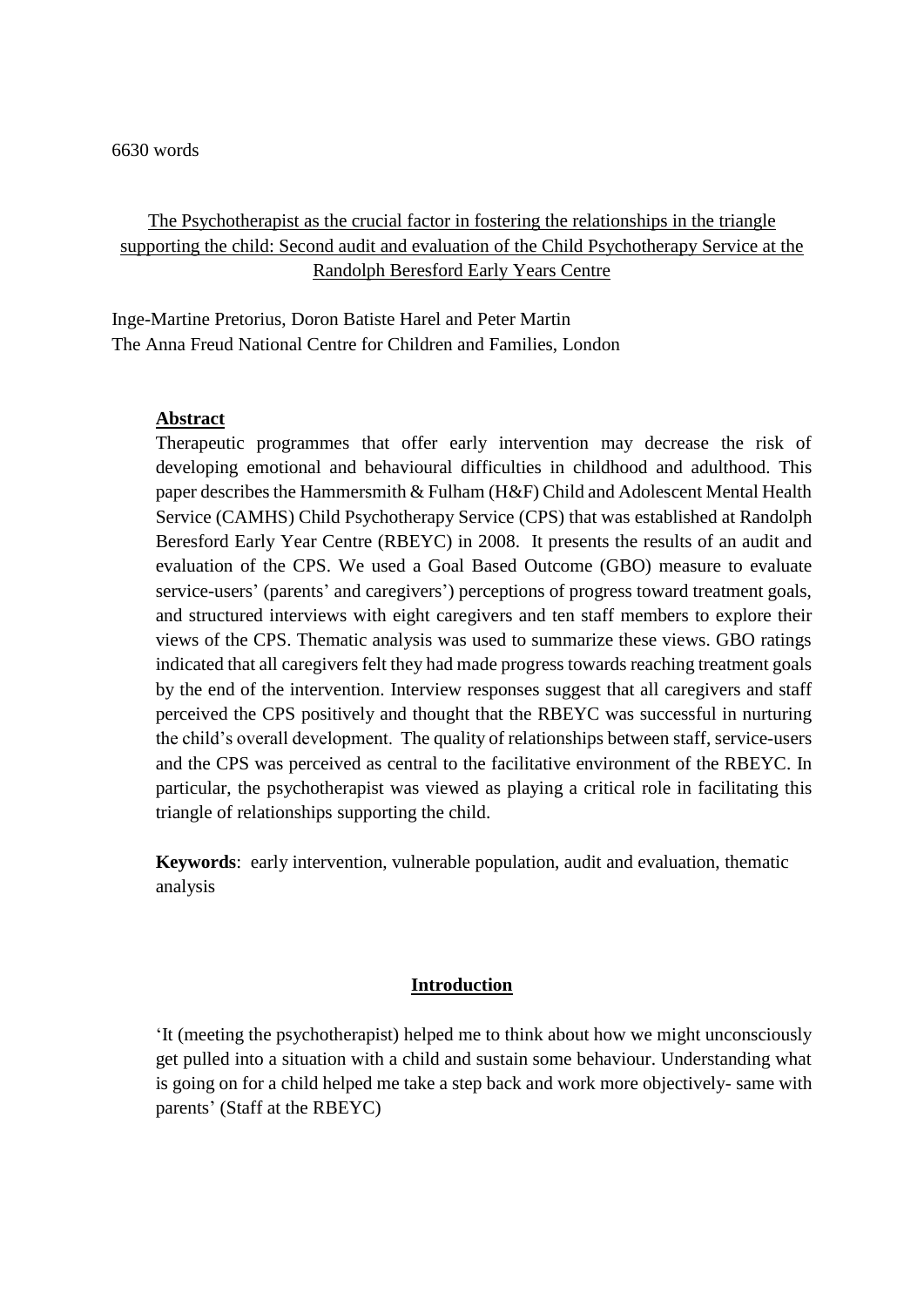'Helping me to label feelings was helping him (child) have an understanding of himself – a profound shift, now he is able to articulate his feelings' (Parent of boy attending the RBEYC nursery school)

'It (meeting the psychotherapist) enabled me to notice and understand certain behaviour such as hyper-vigilance, as we discussed a child who was easily distracted by noise and indeed after a traumatic experience, was constantly checking the environment to make sure it was safe.' (Staff at the RBEYC)

These words, spoken by service-users (caregivers and staff) at the RBEYC, evidence the insight, understanding and sense of empowerment that they gained from their meetings with the Child and Adolescent Psychotherapist based at the RBEYC.

Anna Freud's wartime work (1941-1945) offered some of the earliest evidence that the environment influences early childhood development, later personality development and the emergence of psychopathology (A.Freud, 1973; Freud & Burlingham, 1944). Her work showed that environmental factors such as inadequate or rejecting attachment figures, together with personality factors such as poor frustration tolerance and poor affect regulation contributed to the development of psychopathology (A.Freud, 1982). In 1957, Anna Freud established the Hampstead Clinic Nursery which integrated early intervention into an educational nursery school setting (Friedmann, 1988; A.Freud, 1988). More recently, there have been further attempts to integrate preventive work into educational programmes, in order to minimize potential future developmental problems (Zaphiriou Woods, 2000; Jackson, 2005; Weis, 1995; Magiati, Charman, & Howlin, 2007). Creating a therapeutic provision, as part of the supportive, social and educational services within a nursery school setting, provides an atmosphere of acceptance and gives the child a sense of being part of a stable framework. Furthermore, it can help reduce the stigma associated with mental health services and consequently, improve engagement (Pretorius & Karni-Sharon 2012; Campion, 1984).

Numerous studies have shown that therapeutic programmes offering early intervention – early in the child's life and early after identifying the difficulty – decrease the risk of developing emotional and behavioural difficulties in early childhood, as well as reduce mental health problems in adulthood. The therapeutic work may address difficulties before they are fully internalised and to provide aspects of the maternal and paternal functions to children who are in need and who lack adequate parenting. These interventions include changing the child's environment by supporting the parents (Fraiberg, Adelson & Shapiro, 1975; Olds, Henderson, et al., 1998), psychotherapeutic interventions with mothers and their babies (Baradon, Fonagy, Bland, Lenard & Sleed, 2008; Sleed, Baradon & Fonagy, 2013; Fonagy, Sleed & Baradon, 2016), psychoanalytically-informed interventions with the children and their parents in therapeutic parent-toddler groups (Steele, Murphy & Steele, 2010; Zaphiriou Woods & Pretorius, 2011, 2016), psychodynamic counselling with families and their young children (Pozzi, 1999), offering family therapy within a school setting (Campion, 1984), early interventions for children with ASD (Magiati, Charman & Howlin, 2007), as well as interventions with the professionals working with the families (Jackson, 2005).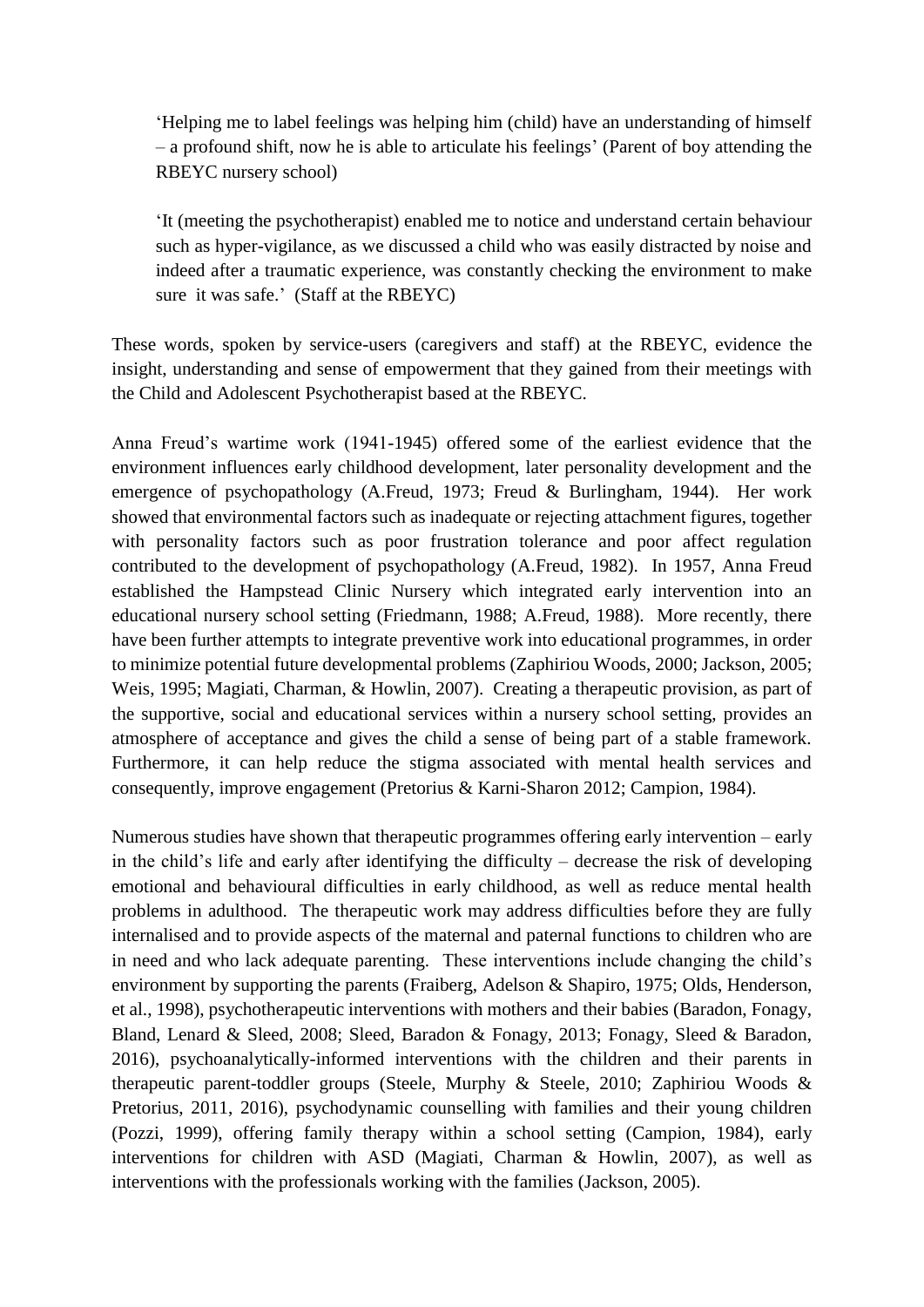Studies into the gene-environment interactions are confirming the lasting influence of the environment on the child's development. On a sub-cellular level, epigenetic research shows that environmental influences affect how and whether genes are expressed. The child's early experiences can determine whether and how genes are turned on and off and whether some are expressed at all (Meaney, 2010; Szyf, 2009a, 2009b). Thus, the experiences that children have early in life and their emotional environment shape their developing brain architecture and strongly affect whether children grow up to be healthy members of society. Nutritional status and exposure to toxins can modify the genome leading to temporary or enduring health problems (Bernstein, Meissner, & Lauder, 2007). Repetitive stressful experiences can cause epigenetic changes that damage the child's capacity to manage adversity in later life (Szyf, 2009a, 2009b; Bagot, van Hasselt, Champagne, Meaney, Krugers, & Joels, 2009). By contrast, supportive environments and rich learning experiences lead to positive epigenetic changes that establish a foundation for more effective learning capacities and greater capacity to manage adversity in the future (Curley, 2009, Sweatt, 2007, 2009).

Sally Davies (Chief Medical Officer, England) stated in the foreword of the '1001 critical days manifesto'; 'Those who suffer multiple adverse childhood events achieve less educationally, earn less, and are less healthy, making it more likely that the cycle of harm is perpetuated, in the following generation' (Leadsom, Field, Burstow & Lucas, 2015:1). It is now widely recognised that early intervention is essential to help mitigate difficulties in childhood which can lead to emotional, social and behavioural problems if unattended (Goodman, Joshi, Nasim & Taylor, 2015). Despite the evidence and interest expressed above, there is a dearth of reported research into psychotherapeutic intervention within early educational frameworks. This article evaluates a CPS that is embedded in an early educational setting, and thereby hopes to contribute to the body of knowledge.

This paper describes the unique features and scope of the CPS at the RBEYC. A brief case study illustrates the importance of liaising with professionals supporting the family to achieve a successful outcome. It illustrates the flexible approach required to engage and meet the needs of hard-to-reach families. This is followed by the results from the second audit and evaluation of the CPS which extends the first one (Pretorius & Karni-Sharon, 2012). The first audit covered the first 12 months of operation of the CPS, while the second audit covered a 20-month period from September 2011 to April 2013, 5 years later. A qualitative analysis (Smith, 2003) was conducted on the responses of caregivers and staff, to a semi-structured questionnaire. Goals-based outcomes (GBO, Law, 2011) and demographic data obtained from the children's files were analysed. The article shows the important role that a CPS can play in intervening early in order to prevent behavioural and emotional problems from becoming entrenched in children. In particular, it argues that the psychotherapist played a crucial role in building the triangle of relationships between the CPS, nursery staff and parents, in order to support the child's development.

#### **The CPS**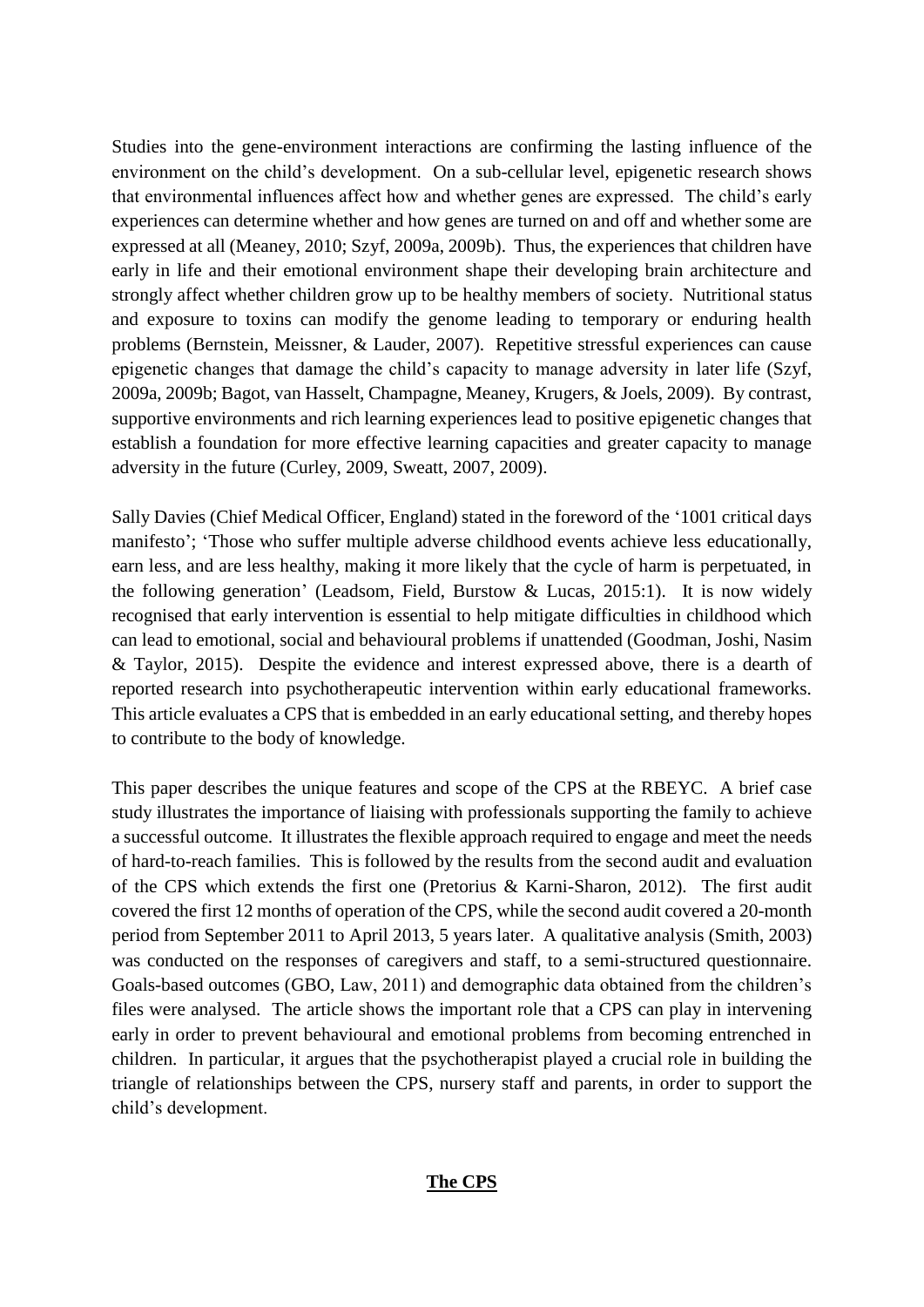Established in 2008, the CPS is run by a Child and Adolescent Psychotherapist (IM Pretorius) who is based in the RBEYC 2 days per week, but who visits the H&F CAMHS regularly for supervision, training and management. The RBEYC is a Local Authority provison in an ethnically mixed, very deprived area of H&F. The establishment, development and setting of the CPS are described elsewhere (Pretorius & Karni-Sharon, 2012; Pretorius & Martin, 2016).

The CPS offers short- or longer-term consultations to caregivers, caregiver-child psychotherapy, and individual child psychotherapy to children. It supports staff by offering individual meetings, regular end-of-day meetings to discuss children and by presenting workshops at staff meetings. Families can self-refer or be referred by the Senior Management Team (SMT) or Family Support Service (FSS) at the RBEYC. There are no thresholds with respect to the nature or severity of problems for a referral to be made. The therapist works very closely with the SMT and FSS who usually attend the Child Protection and Child in Need Meetings which protects the psychotherapeutic relationship with the family. Following a referral, families are usually offered an appointment within two weeks.

### **Case example of longer-term parent-child psychotherapy**

Max (a pseudonym) aged, 2 years 5 months, was referred to the CPS, because he was soiling and wetting at nursery and home, having previously mastered his toileting. He had also started protesting when his mother brought him to nursery. The referral followed an incidence of parental domestic violence (DV), during which Max saw the police arrest his father. His mother was advised by the SLT to meet the psychotherapist to help Max deal with his experiences and to think about the impact of the parental conflict on his development.

Mother missed the first appointment. She attended the next one, saying that she only came because she trusted Max's teacher and the nursery school. She spoke about growing up in her home country where she began misusing alcohol and was diagnosed with a personality disorder, as a teenager. She moved to the UK where she met Max's father. Their relationship was 'passionate and volatile' and Max witnessed DV from birth. Following father's arrest, Max resumed using a bottle, came into her bed at night and started to wet, soil and refuse to stay at nursery. He was placed on a Child in Need plan (CIN).

During this meeting, Mother set the goals together with the therapist. Mother rated the extent to which she thought they were reached  $(0 - 10 \text{ scale})$ .

- 1. Help Max to stop soiling and wetting, 0/10
- 2. Help Max listen to his mother, 2/10
- 3. Help mother manage Max' controlling and aggressive behaviour, 2/10

Mother was offered weekly appointments. She missed the next two appointments, attended one and then missed one, apparently needing to regulate her contact with the therapist. When the therapist mentioned her absence, she said that weekly meetings upset her too much. They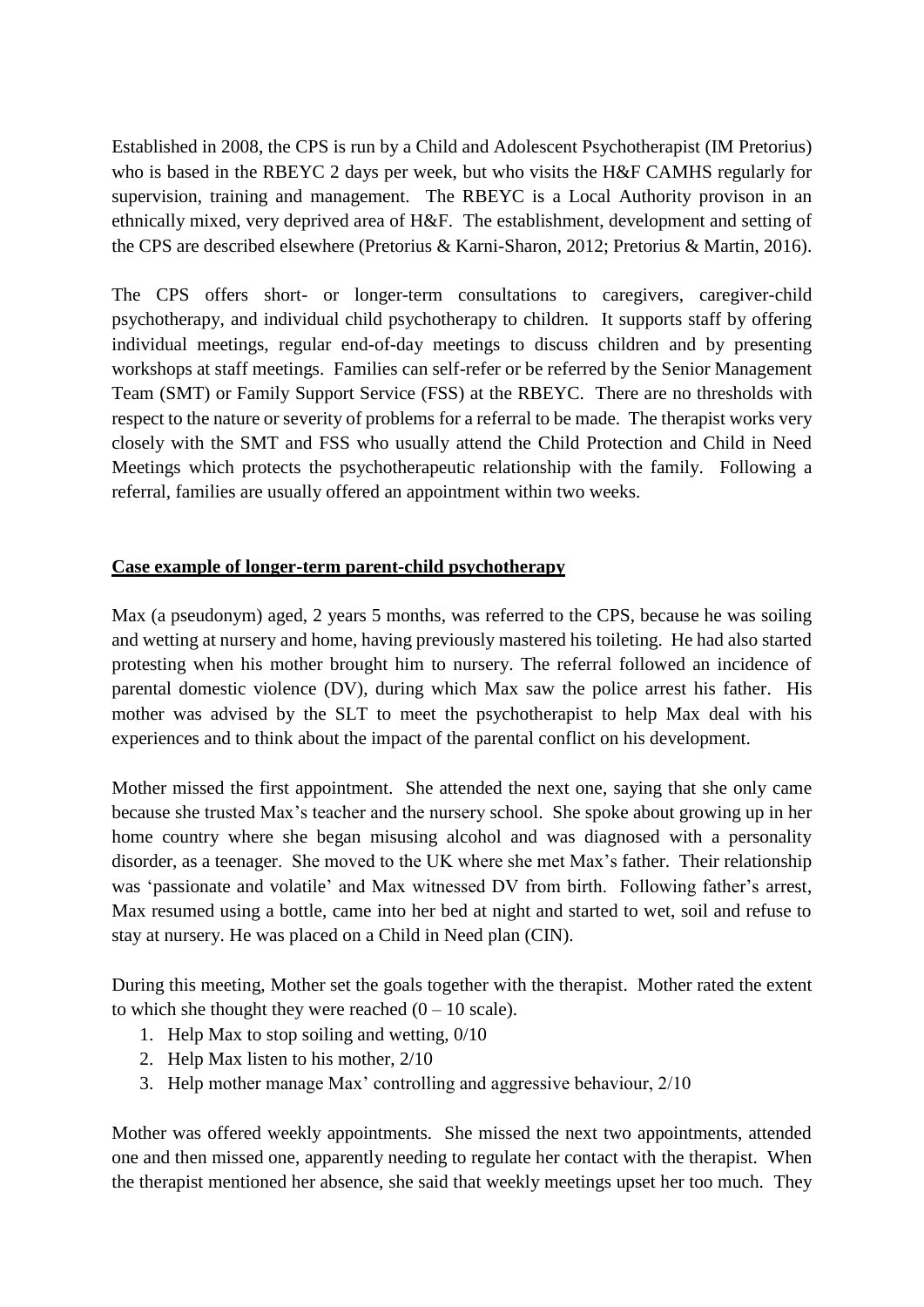agreed to meet bi-weekly and mother attended the next 4 sessions. She was convinced that Max refused to stay at nursery, because he was being bullied. He told her that he had no friends. She tried to console him by confiding in him, telling him she was his 'best friend' and he needed no-one else. Max seemed to be caught in a loyalty conflict between his mother and his peers. Max' teacher reported that Max played regularly with two boys.

According to mother, Max was very controlling at home 'just like his father'; he chose which DVDs they watched and if he wanted her armchair, he swore and kicked her until she moved. It was difficult for her to see him as a frightened boy; instead she tended to see his violent father. The therapist suggested that Max attend the sessions to work on difficulties as they arose. This seemed to give her some agency that enabled her to engage more fully with the therapy. After that, they only missed 3 appointments, during the parent-child psychotherapy that continued for over 2 years.

Max scowled at the therapist throughout the first session and stayed close to mother. He actively turned away from the therapist when she addressed him and ordered the toy animals into pairs. He remained vigilant of his mother and approached her when she became upset. His play showed a striking absence of aggression, but he showed palpable hostility towards the therapist – the unwanted third. The therapist commented on this and mother said he behaved similarly at home; he became so aggressive when friends visited, they had to leave.

While addressing both Max and his mother, the therapist discussed his reluctance to stay at nursery and wish to sleep in mother's bed. She said she wondered if Max protested not because he disliked nursery, but because he was worried about leaving mother. Max rushed to give mother a tissue, as she became tearful. Mother said, 'Max has lost his father and now he is afraid of losing me.' Max snuggled onto her lap. The therapist said that Max might also be worried about mother's safety, while he was at nursery.

Staff and therapist worked on helping the mother set appropriate boundaries for Max. In therapy, this meant helping Max accept that sessions included the therapist who spoke about his wish to possess his mother exclusively. Over time, he tolerated the therapist, but never really interacted with her. Because Max went to bed whenever he wished, the therapist encouraged establishing a bedtime routine and treating Max like a child rather than a partner or 'best friend'. He gradually accepted the bedtime routine and fell asleep in his own bed.

While his soiling and wetting at school stopped, it continued at home. Max' mother said she felt guilty for what she had 'put him through,' so she changed his clothes immediately. Mother's guilt seemed to prevent her from expressing appropriate annoyance and disgust to help Max develop a reaction formation to his soiling. When the therapist asked Max how he managed to use the toilet at nursery, but not at home, he smiled triumphantly and turned away. Mother said he did the same at home which 'infuriated' her. This enabled mother to begin to think that Max's soiling and wetting was a way of keeping her involved. The therapist suggested that mother tell him to clean and change himself, and only offer help when necessary. The soiling and wetting soon stopped.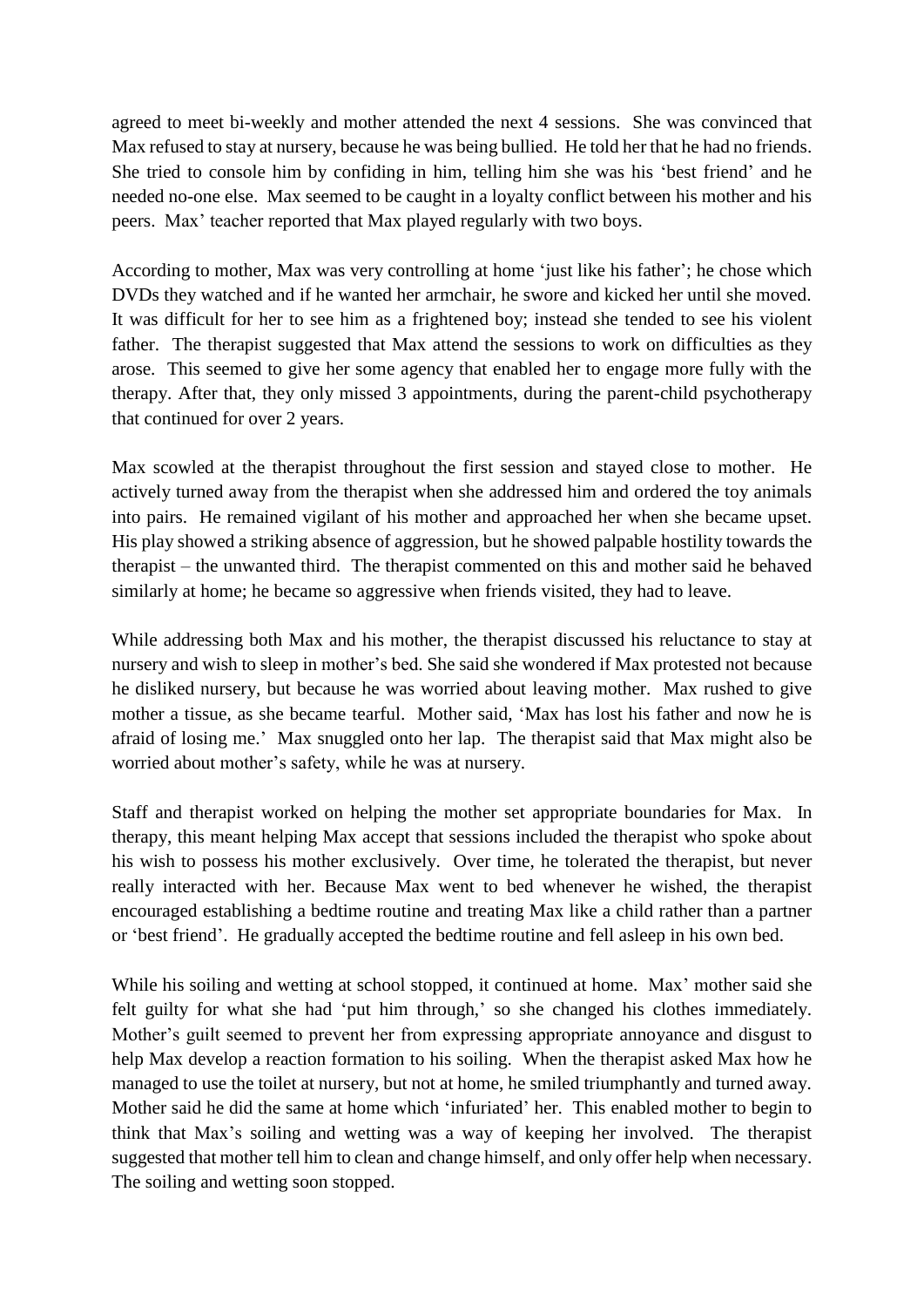Having mastered his toileting again, Max started having tantrums, which frightened mother. This new behaviour occurred when she set boundaries. In a session with mother alone, she said that she never had tantrums as a child, because her mother beat her if she protested. She said that when Max had a tantrum, he looked 'just like his violent father'. Her difficulty with expressing and managing anger and aggression – her own and Max's – was becoming clearer to her. The therapist thought that the tantrums were a more age-appropriate expression of strong feelings than the regressive soiling and wetting. The tantrums suggested a growing capacity in both mother and child to express and bear some aggressivity.

Ten months into therapy, Max' father was released from prison, started supervised contact with Max and the CIN plan was closed. During this period, the therapist met twice with Max' parents individually, to help them think about their parenting. Max and mother continued biweekly therapy. Sixteen months into therapy, the SLT re-referred Max to the Children's Services. Mother had come to collect him inebriated and - it emerged later - had left Max with his father in a potentially dangerous situation. At a meeting with mother alone, she admitted abusing alcohol throughout the therapeutic work. Max now had only telephone contact with his father. Max refused again to come to nursery and began soiling at home and nursery. Because staff can easily become exasperated and annoyed with a child who soils, the therapist met staff regularly to enable them to remain empathic and see Max' behaviour as an angry, but also anguished cry for help.

When the therapist suggested to Max and mother in a session that he might be soiling, because he was angry, mother immediately corrected her, saying Max was not angry, but sad about his father's absence. She was able to think about his sadness, but not his anger. Nonetheless, after that session, Max stopped soiling and wetting. Mother embarked on a programme which included group therapy sessions to deal with her alcohol problem.

In the next session, mother said that if she became stern with Max, he immediately asked if she would leave him. The therapist spoke directly to Max saying that he was worried that if people got angry, like his mum and dad in the past, someone would leave. Max looked at her briefly, before returning to play with the police cars.

In subsequent sessions, mother said that she was beginning to think that Max was angry with his father, because Max sometimes refused to speak to him on the phone. Mother told Max that his father would feel sad and rejected and coerced him to speak. The therapist said that his father may have to bear those feelings. Mother was surprised, but then agreed that Max had every right to feel angry with his unreliable father. She stopped pressurising Max to speak with him. She began to show some understanding of Max's complex feelings and spoke with him about his longing for his father, anger at feeling abandoned, fear and confusion about father's violence. Max was happy to stay at nursery, again.

Mother continued the rehabilitation programme and proudly announced the length of her alcohol abstinence at each session. She said that in the group sessions, she started questioning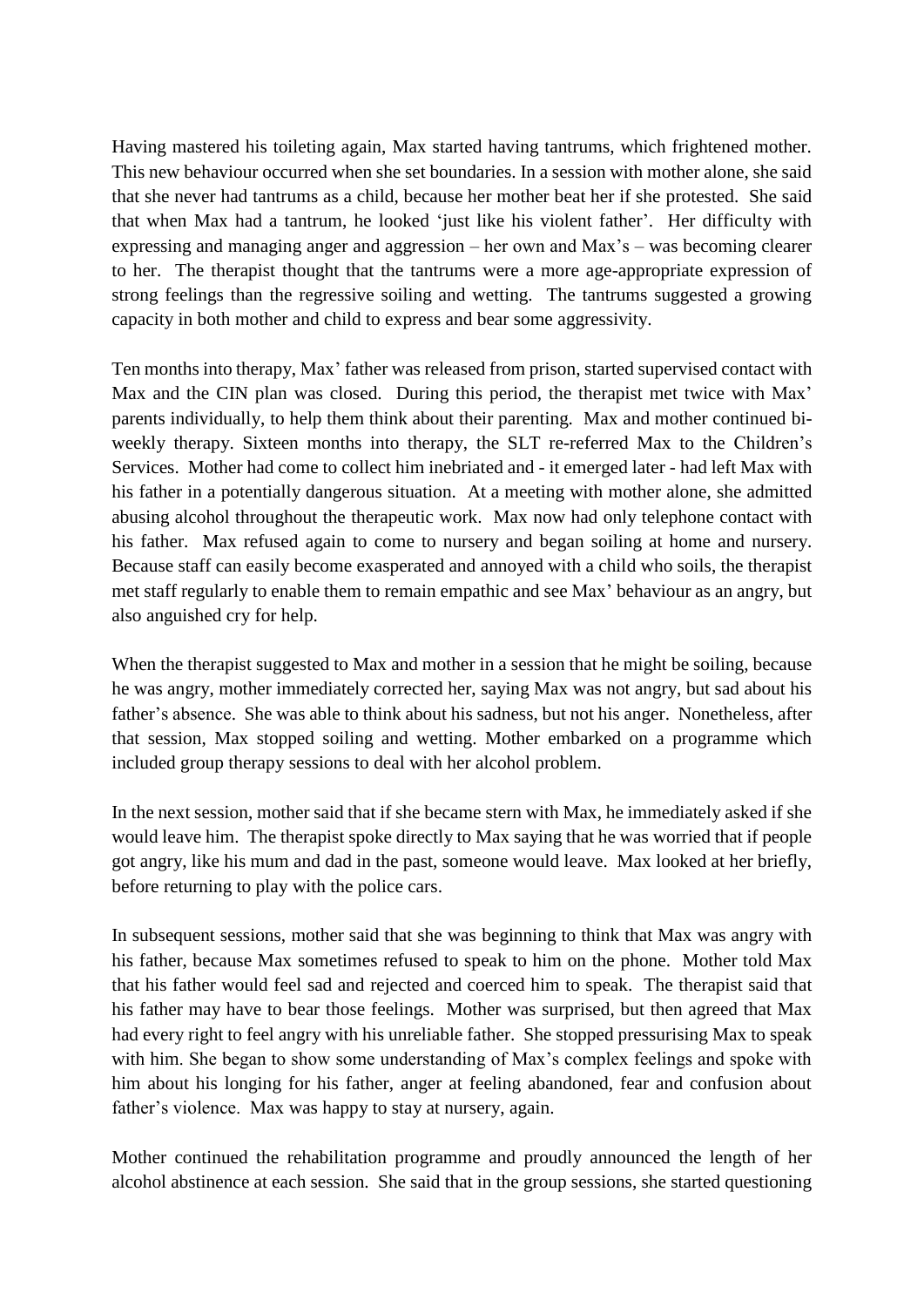her tendency to forgive and reconcile with Max' father in the hope that he would change. She maintained routines and appropriate boundaries for Max who slept in his own bed. She no longer confided in him, but said she was pleased that he played with his friends.

In sessions, Max' play became less repetitive and developed more coherent narratives, usually involving police car chases. Although he did not actively engage the therapist, mother said that he sometimes repeated the therapist's words afterwards, suggesting that he was listening carefully. As Max was due to transfer to primary school, mother began to plan for the future. She began to consider both their needs and decided to return to her home country to enjoy her extended family's support. During the penultimate session, more than two years after starting therapy, they revisited the treatment goals and the mother evaluated her progress towards them.

- 1. Help Max to stop soiling and wetting, 10 /10
- 2. Help Max listen to his mother, 8/10
- 3. Help mother manage Max' controlling and aggressive behaviour, 8/10

The therapy ended when Max (4 years 8 months) left the nursery.

The case illustrates the need for a flexible approach to suit the family's needs including working with one or both parents and on the mother-child relationship. It highlights the importance of working with staff. The mother engaged with the CPS because she transferred her trust in the teachers to the therapist, evidencing the importance of embedding a CPS within the nursery school.

# **Audit and evaluation of the CPS**

The audit and evaluation covered a period of 20 months from September 2011 to April 2013, 5 years after the first audit (Pretorius & Karni-Sharon, 2012). In exploring perceptions of the CPS, the first audit concluded:

'Service-users felt heard, understood and contained by meetings with the psychotherapist. Mothers felt more empowered to deal with the difficulties they encountered with their children. Staff felt they became more reflective and consequently, understood and dealt better with the children and their families' (Pretorius & Karni-Sharon, 2012:182).

The second audit had three aims: to conduct a thorough audit of patients' files to gain understanding of the nature of referrals and user population; to assess the effectiveness of the CPS as perceived by the caregivers and staff members; and to verify the conclusions of the first evaluation by conducting further data analysis.

# **Methods**

Participants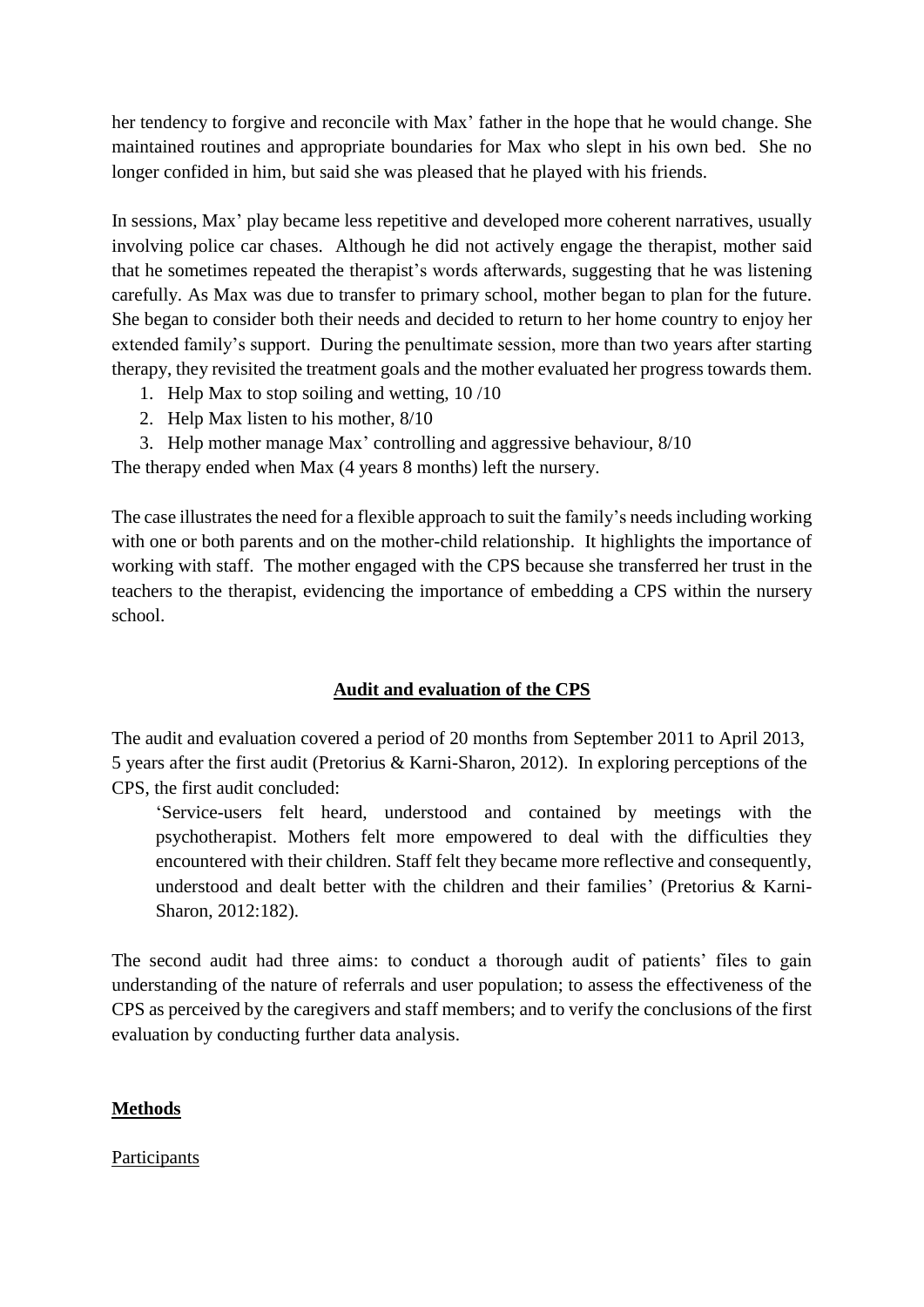The participants comprised two groups; eight caregivers (six mothers and two maternal grandmothers) who were current or past service users; and ten female staff members (approximately 21% of staff). The recruitment of caregivers was conducted by the psychotherapist at the RBEYC. She informed them about the audit and invited them to participate. Since the study was dealing with a vulnerable population, it was deemed necessary to enlist the psychotherapist's help recruiting, in order to ensure that caregivers were properly informed and were agreeing to participate only when it was felt they were giving informed consent. Regarding staff participants, the Head Teacher introduced the research at a staff meeting and invited colleagues to participate. Staff who volunteered were then contacted by the student researcher who conducted the interviews (Doron Batiste Harel).

### Measures

Semi-structured interviews. The researcher conducted semi-structured interviews with both groups of participants. The interview schedule was based on that used in the first audit (Pretorius & Karni-Sharon, 2012). A small number of questions were added to probe for participant's feelings, an area that we felt had been underexplored in the first audit. Interviews were audio-recorded and transcribed.

GBO. Since almost all the children in our study were younger than five, the goals (pertaining to child and caregiver) were chosen by the caregiver during the initial therapy meeting. The caregiver rated the progress towards each goal on a scale of 0 (*not at all*) to 10 (*fully met*) at the start and end of treatment.

ICD-10 diagnoses and risk factors. Children were given ICD-10 diagnoses and risk factors (World Health Organisation, 1992), following a discussion between the psychotherapist and the Consultant Child and Adolescent Psychiatrist at H&F CAMHS.

### Data analysis

Semi-structured questionnaires. In order to gain an understanding of the participants' experiences of the CPS, interview transcripts were subjected to qualitative thematic analysis (Smith, 2003) .

GBO. In order to gain an understanding of the kinds of goals parents chose and the extent to which they percieved they reached them, the goals (38) were collected from 16 cases whose treatment was complete. Using thematic analysis, a typology of goals was developed. We also evaluated progress towards treatment goals using descriptive statistics.

Clinical files. A quantitative analysis was conducted on children's files who received treatment during the audit period. Descriptive statistics were used for demographic data, attendance and length of treatment, ICD-10 diagnoses and other characteristics.

### Ethical approval

Ethical approval for the audit and evaluation was received from the West London Mental Health NHS Trust in October 2012, and from University College London in January 2013 (Project ID: 0384/082).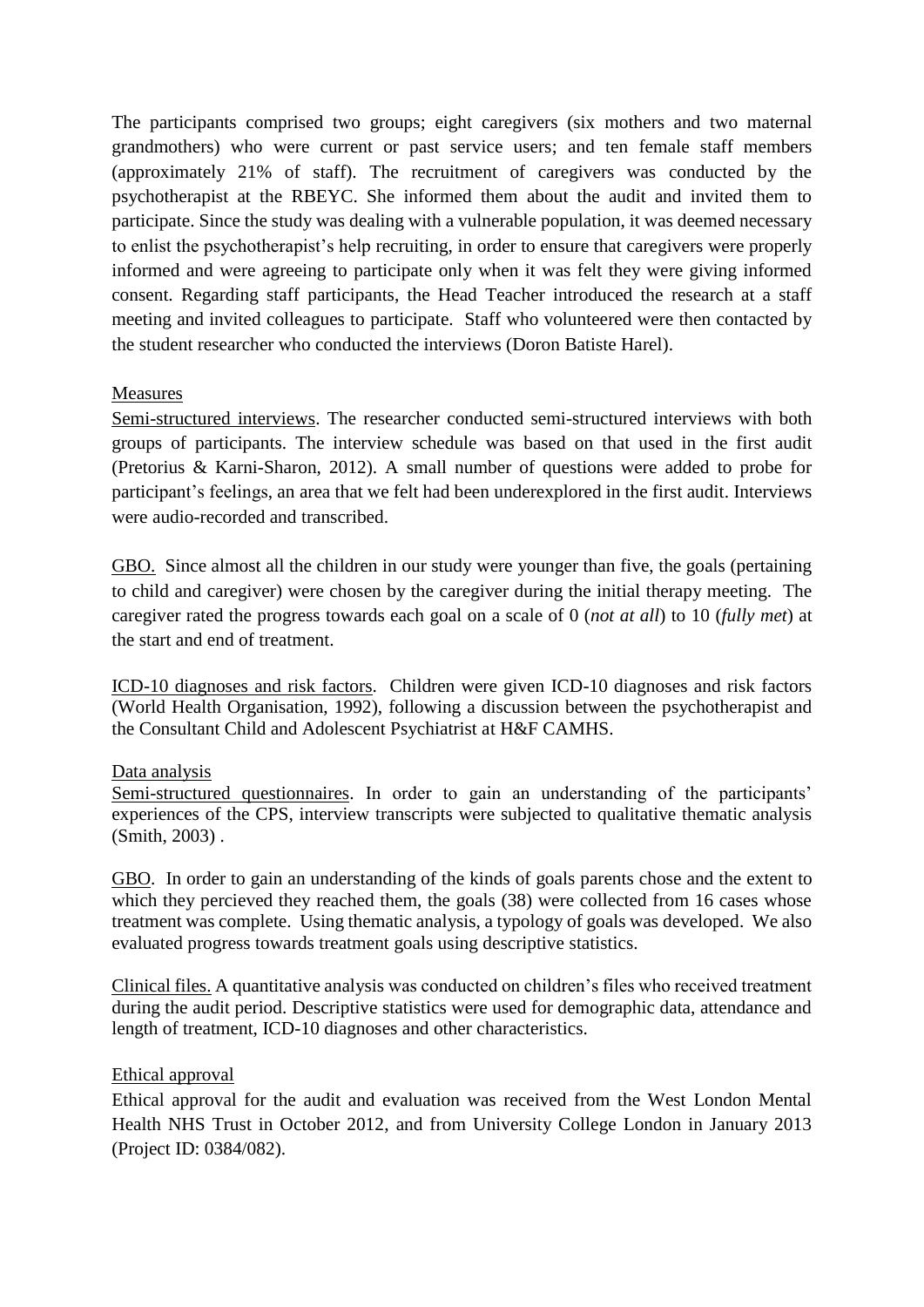### **Results**

The findings are presented in four parts: the descriptive data of the children, families and staff using the service; the GBO analysis; interviews with caregivers; and interviews with nursery staff.

### 1. Descriptive data of children and families using the CPS

During the 20-month audit, 93 children (58 boys and 35 girls) and their families used the CPS. All staff used the CPS, i.e. each staff member had at least one individual and at least one group meeting with the therapist. Table 1 presents a summary of CPS appointments (Appointments for two or more siblings are counted only once). Appointments with parent and/or children were 50 minutes long, while those for staff were 30–50 minutes long. Staff usually got appointments on the same or next day after they requested one. Following a referral, some families received an appointment on the following day. No families waited more than two weeks for their first appointment. (This waiting time is within the context of the psychotherapist only working two days per week). Tables 2-4 below, present the children's ethnicity, demographic details and ICD-10 Risk Factors.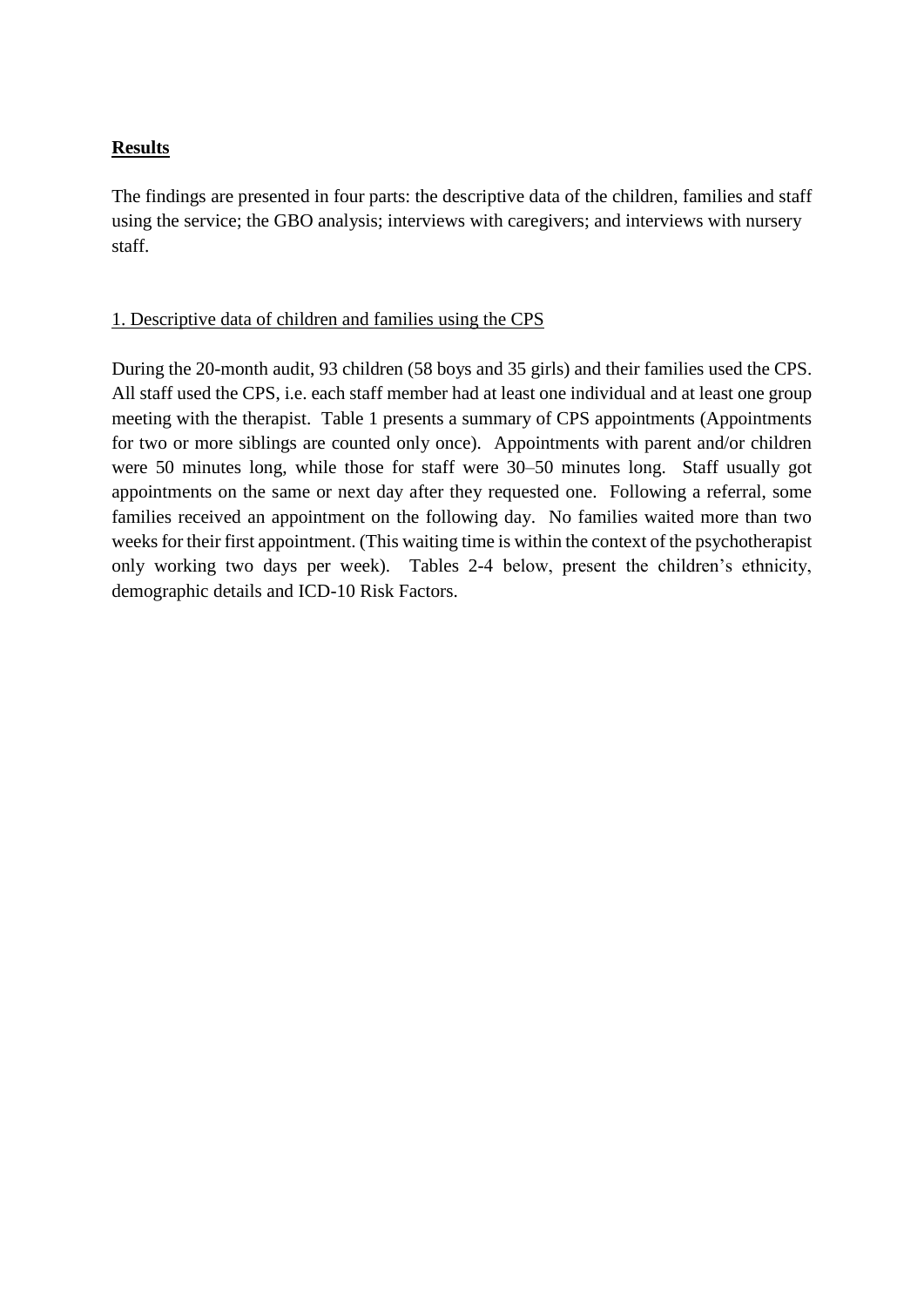# Table 1. Summary of CPT appointments

| Number of appointments offered to caregiver(s) and/or children | 259             |
|----------------------------------------------------------------|-----------------|
| Number of consultations to staff                               | 266             |
| Number of appointments missed                                  | $(10\%)$<br>-54 |

# Table 2. Ethnicity of the children

| <b>Ethnicity</b>       | <b>Number of children</b> | $\frac{6}{9}$ |
|------------------------|---------------------------|---------------|
| <b>Mixed</b>           | 22                        | 23.7          |
| <b>Black Caribbean</b> | 21                        | 22.6          |
| <b>Black African</b>   | 16                        | 17.2          |
| <b>White British</b>   | 16                        | 17.2          |
| <b>Asian</b>           | 6                         | 6.5           |
| <b>Other</b>           | 6                         | 6.5           |
| <b>White other</b>     |                           | 4.3           |
| <b>Black other</b>     | 2                         | 2.2           |
| <b>Total</b>           | 93                        | 100           |

# Table 3. Most prevalent ICD-10 risk factors

| <b>ICD-10</b> | <b>Description</b>                                      | % children |
|---------------|---------------------------------------------------------|------------|
| <b>Z61.7</b>  | Personal frightening experience in childhood            | 34.6       |
| <b>Z62.4</b>  | Emotional neglect of child                              | 31.8       |
| Z63.5         | Disruption of family by separation and divorce          | 19.3       |
| <b>Z81.8</b>  | Family history of other mental and behavioural disorder | 19.3       |

Table 4. Information about the child and family

|                                                       | Number of children | $\frac{6}{9}$ |
|-------------------------------------------------------|--------------------|---------------|
| Parent(s) involved in domestic violence               | 33                 | 35.5          |
| Child has Child in Need or Child Protection Plan      | 31                 | 33.5          |
| Parent(s) with known mental health diagnosis/disorder | 16                 | 17.2          |
| Parent(s) with a known criminal record                | 16                 | 17.2          |
| Child in care, currently or in the past               | 10                 | 10.5          |
| Parent(s) misusing drugs and/or alcohol               | 8                  | 8.6           |
| Parent(s) with a chronic physical problem             |                    | 7.5           |
| Child has special needs                               | 6                  | 6.5           |
| Mother is a teenager                                  | 6                  | 6.5           |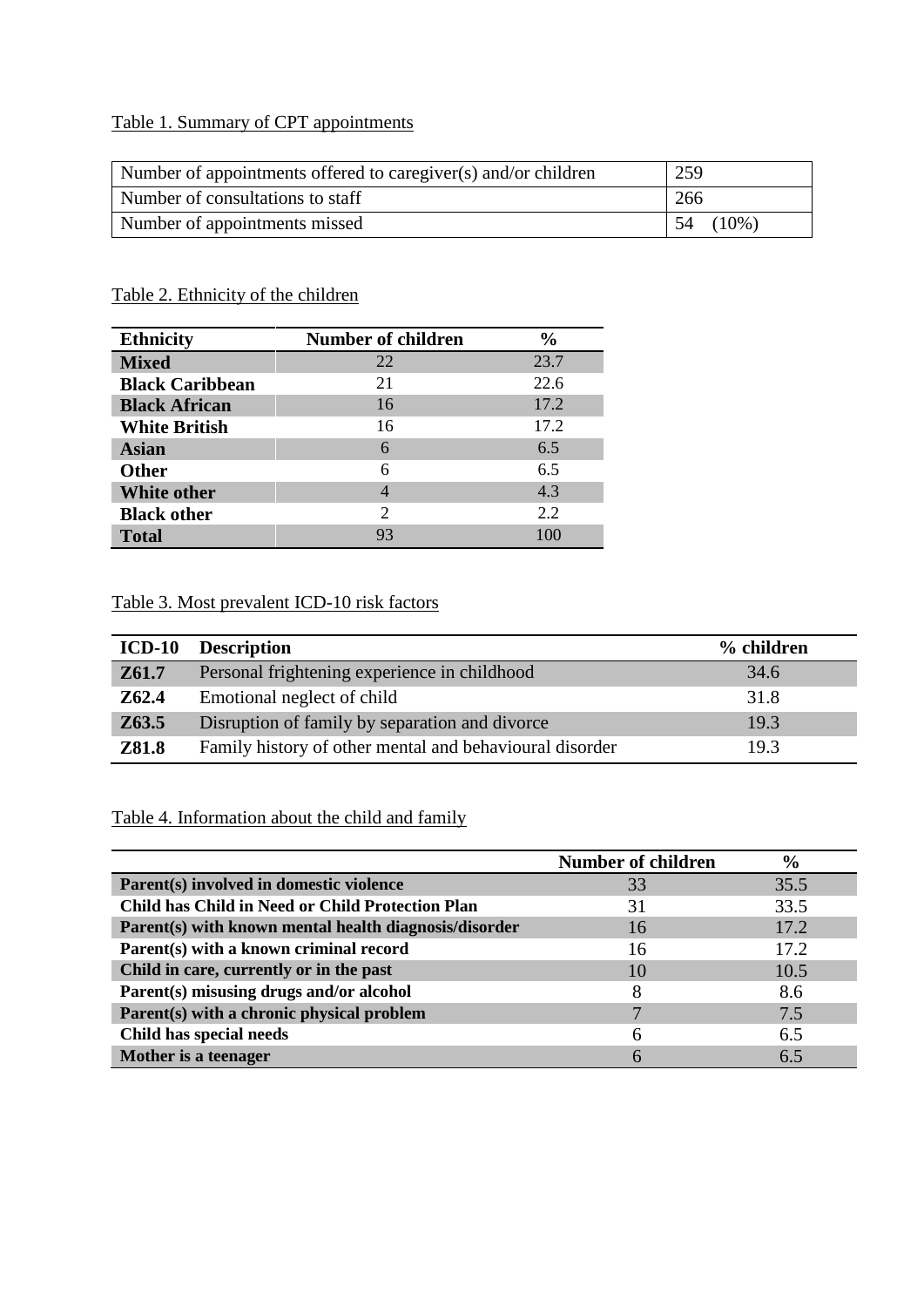### 2. Analysis of the GBO

There were 19 episodes of care for which goals were rated, referring to 18 different childcaregiver pairs (one child was referred twice in the observation period). Altogether, 46 goals were set. Of these, 43 had a rating at the beginning of treatment ('Time 1'), and 45 had a rating at the end ('Time 2'). At treatment start, 36 goals were rated as 0, six were rated as 1, and one goal was rated as 2. The mean rating was 0.2.

At treatment end, goal progress ratings ranged from 5 to 10, with a mean of 8.4 and a median of 9. Change could be assessed for 42 goals, which had ratings both at Time 1 and Time 2. Change scores ranged from  $+5$  to  $+10$  (so that all change scores indicated progress toward the goal), with a mean of 8.1 and a median of 8.5.

We now turn to our thematic analysis of goal content. Twenty-six goals were related to helping the child overcome his/her difficulties; the remainder focused more on the caregivers' own difficulties. The themes are summarized in Table 5.

| Main themes            | Sub-themes                                | Examples                                             |
|------------------------|-------------------------------------------|------------------------------------------------------|
|                        | 1. Boundaries                             | to learn to respect her parents by stopping any      |
| Caregivers'            |                                           | backchat or insolent rolling of the eyes             |
| goals<br>for the child | 2. Gaining self-regulation and<br>control | to help the child to manage his anger                |
|                        | 3. Other goals                            | making friends and enhancing communication<br>skills |
|                        | 1. Mutual support between                 | parents to support each other in disciplining        |
|                        | parents                                   | their child by refraining from giggling in front     |
| Caregivers'            |                                           | of the child and thus, undermining each other        |
| goals                  | 2. Improve parental                       | establish a consistent bed-time routine              |
| for themselves         | functioning                               |                                                      |
|                        | 3. Gain understanding                     | to learn to understand what feelings the child       |
|                        |                                           | is expressing through her behaviour                  |

Table 1. A typology of treatment goals set by caregivers

### **3. Thematic analysis of the interviews with caregivers**

The eight caregivers interviewed (six mothers and two grandmothers) were 26-54 years old (M=38.25, SD=10.2). Treatment duration and session frequency varied for the cases. Six received 5-12 meetings, while two had weekly meetings over a long period of time. When asked about the number of sessions, five participants said it had been 'about the right number,' one said, 'not enough', one said, 'more than enough' and one said 'too much'. In response to the question, 'Have you found the meetings with the therapist helpful', all caregivers scored 4 (helpful) or 5 (very helpful) out of a possible 5,  $(M=4.62, SD=0.5)$ . All caregivers said that as a result of meeting the therapist, their child's behaviour improved (scoring 4 or 5 out of 5,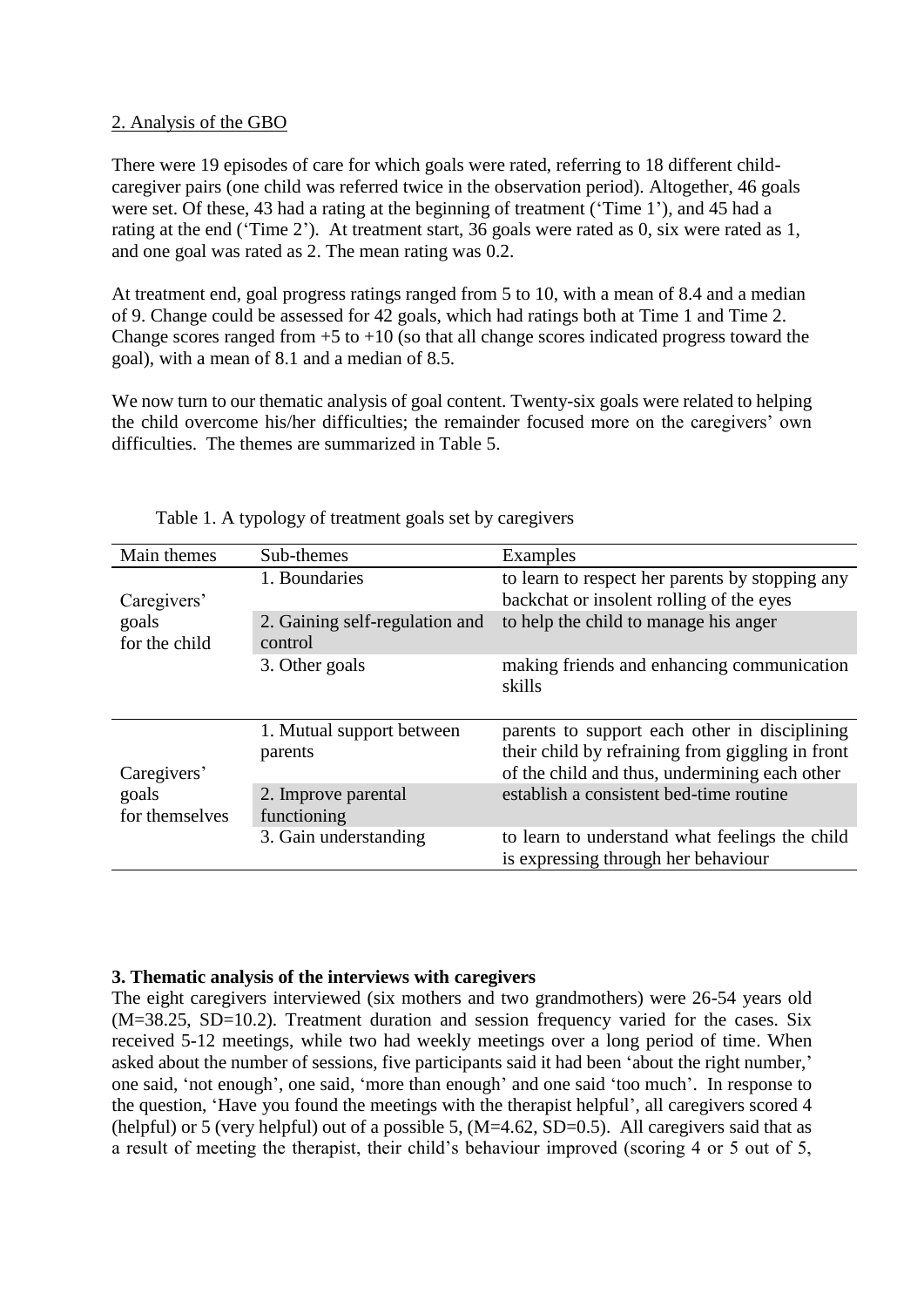M=4.75, SD=0.4), their relationship with the child improved (scoring 4 or 5 out of 5, M=4.83,  $SD=0.4$ ).

The caregivers' responses were grouped into five main categories:

- 1. Caregivers' perceptions of the meetings with the therapist.
- 2. Caregivers' perceptions of their own gains from meeting the therapist.
- 3. Caregivers' perception of the child's gains from meeting the therapist.
- 4. Caregivers' perception of the therapist working (offering appointments) in the nursery.
- 5. Caregivers' overall experience of the Service.

The themes and sub-themes identified within these five categories are summarised in Table 6.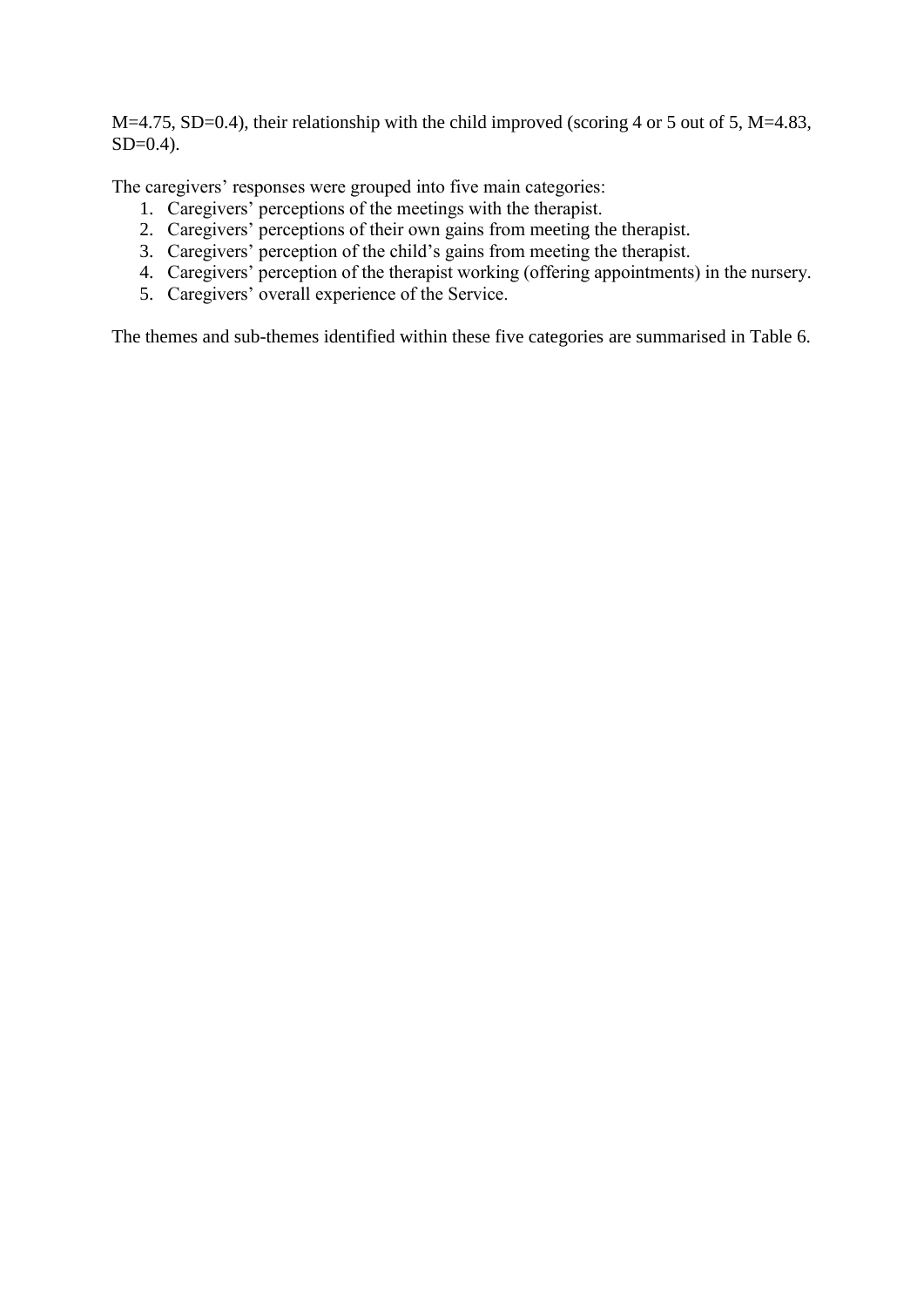# **Table 6: Caregivers' perception of child psychotherapy**

| Caregivers'<br>perceptions of:             | Main themes                                                                | Sub-themes                                                                  | Example quotations                                                                                                                                                                                                                                                                                                                                                      |
|--------------------------------------------|----------------------------------------------------------------------------|-----------------------------------------------------------------------------|-------------------------------------------------------------------------------------------------------------------------------------------------------------------------------------------------------------------------------------------------------------------------------------------------------------------------------------------------------------------------|
| Meetings with<br>therapist                 | Someone to speak<br>to / Holding<br>environment                            |                                                                             | 'At first I couldn't understand what it would do for me. But now I think that in the<br>second meeting it helped me to release lots of things that I was worried about. Be<br>able to share my experience with someone.'                                                                                                                                                |
|                                            | Learning<br>experience                                                     | 1. New perspectives on<br>the child's behaviour and<br>feelings             | 'I am now understanding a bit more about what she is feeling emotionally I just<br>took it for granted that she would be finebut now it is so much better and I<br>understand where she is coming from.'                                                                                                                                                                |
|                                            |                                                                            | 2. Practical guidance<br>about dealing with the<br>child                    | One caregiver noted that the therapist gave her 'solutions to the crying problem<br>during reception time because it was difficult for the child to be<br>separateeverything that came up during the sessions that I put into practice was<br>very helpful.'                                                                                                            |
| Caregivers' gains<br>from meeting          | New ways of<br>relating                                                    | 1. Improved caregiver-<br>child relationship                                | 'now I think about the best interest for the child even if it is different from []<br>my own.'                                                                                                                                                                                                                                                                          |
| therapist                                  |                                                                            | 2. Caregivers change their<br>perspectives on their<br>child's capabilities | 'I respect my child more as a person. Before it was just 'do what you have been<br>told!' But now there is a different approach-you respect that the child is someone<br>who has his own opinion and it is regardless which age he is.'                                                                                                                                 |
|                                            |                                                                            | 3. Gain confidence as a<br>caregiver                                        | '[I am] more confident as a mother and [I] can deal with issues in a certain way<br>now []. Now I feel more in control.'                                                                                                                                                                                                                                                |
| Child's gains<br>from meeting<br>therapist | Developmental<br>progress after<br>change in parent-<br>child relationship |                                                                             | 'helping me to label feelings was helping him [child] have an understanding of<br>himself- a profound shift, now he is able to articulate his feelings.'                                                                                                                                                                                                                |
| Therapist<br>working in<br>the nursery     | Link between<br>education and<br>therapy                                   |                                                                             | 'I think that the fact that the therapist is here [in the nursery] encourages them<br>[caregivers] to go to speak to her. If it was somewhere else I don't think it would<br>encourage them to go. The waiting list through the council is so long and I was<br>very fortunate to get it [appointments with the therapist]. I think every school<br>needs a therapist.' |
| Overall<br>experience of<br>Service        | Positive perception                                                        |                                                                             | All caregivers praised the psychotherapy service, using words such as 'brilliant,'<br>'fantastic,' 'great,' and 'all helpful.' When asked if they would change anything in<br>the service, they requested an increase in the number of days that the therapist could<br>be available.                                                                                   |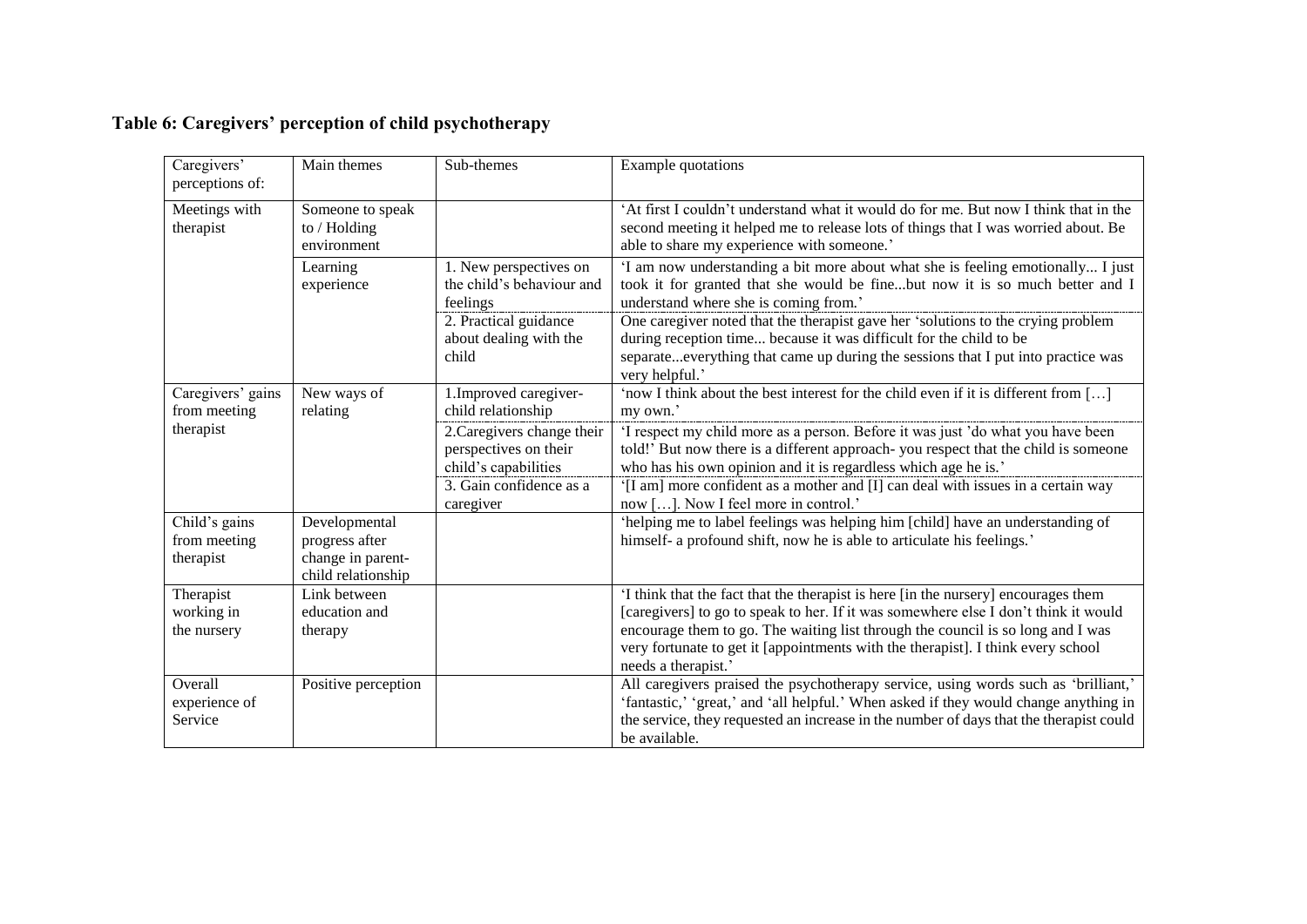### **3**.**4 Thematic analysis of the interviews with staff**

The ten staff members interviewed were 30-55 years old (M=41.4, SD=9.5). In addition to meetings attended by groups of staff, eight staff members had 2-6 individual meetings with the therapist. Two had meetings every 2-3 weeks over a long period.

In response to the question, 'How helpful were the meetings that focussed on one child,' all staff members scored 4 (helpful) or 5 (very helpful) out of a maximum score of 5 (M=4.8, SD=0.3). In addition, staff scored high on the question relating to the helpfulness of the more general meetings (M=4.8, SD=0.3). All staff chose high scores of 4 or 5 out of 5 (M=4.8, SD=0.4) to describe the improvements in the child's behaviour, following meetings with the therapist.

Staff responses were grouped into four main categories:

- 1. Staff's perceptions of the meetings with the therapist.
- 2. Staff's perceptions of their gains from meeting the therapist.
- 3. Staff's perceptions of a therapist working (offering appointments) in the nursery.
- 4. Staff's overall experience of the service.

The themes and sub-themes within these four categories are summarised in Table 7.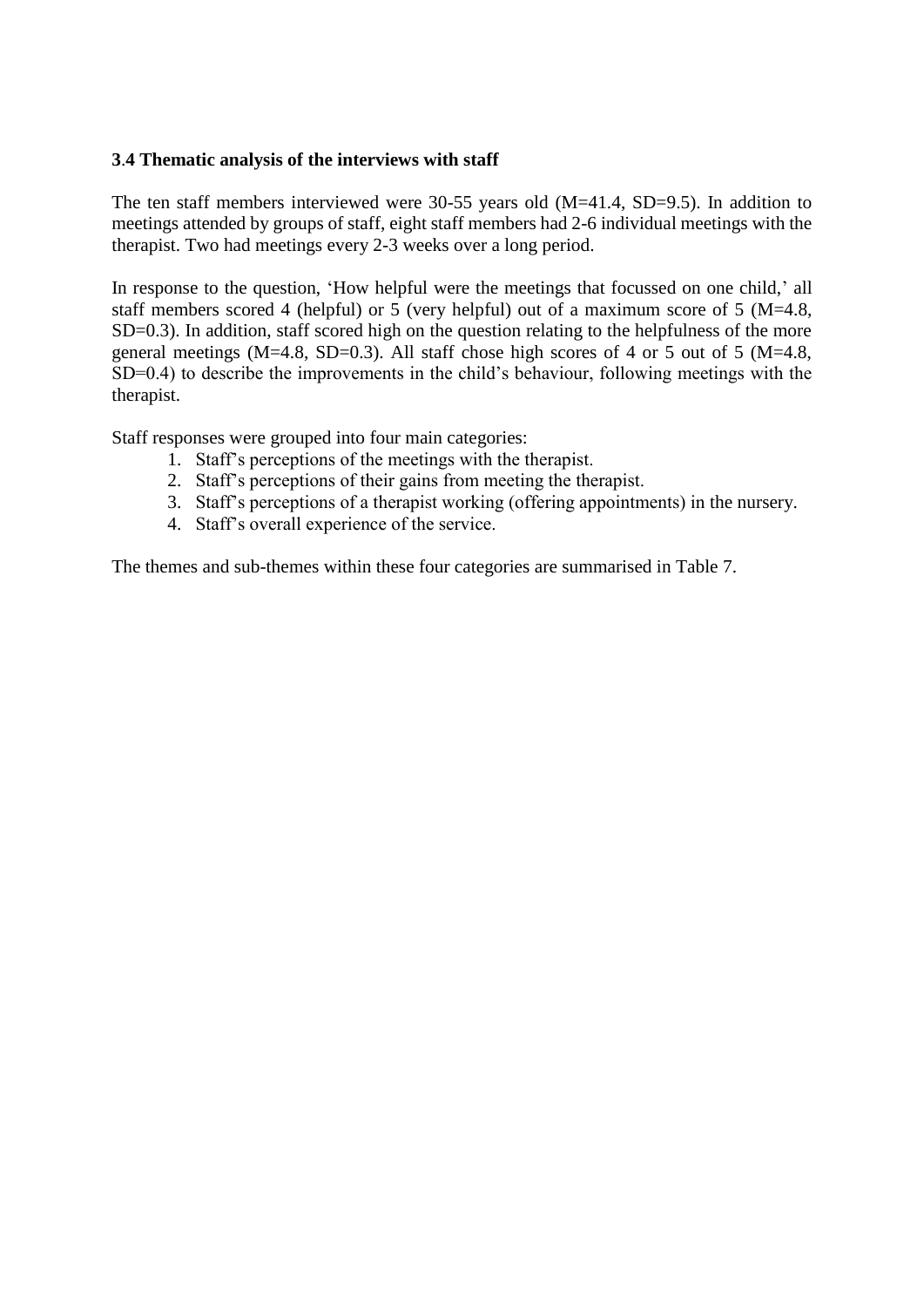| Nursery staff's | Main theme             | Sub-theme                         | Example quotation                                                                                                                    |
|-----------------|------------------------|-----------------------------------|--------------------------------------------------------------------------------------------------------------------------------------|
| perception of:  |                        |                                   |                                                                                                                                      |
|                 |                        |                                   |                                                                                                                                      |
| Meetings with   | Safe time and space /  |                                   | 'It was really helpful to know we got another professional on our side and someone you can run back to                               |
| therapist       | holding environment    |                                   | and say 'I need her help'. Because when you need to hear that you are doing fine and it will get better                              |
|                 |                        |                                   | and just having that external link makes you feel you can do this. The support and input helps you to                                |
|                 |                        |                                   | move on. Knowing you not on your own and you can get helpIf I cannot support myself so how I                                         |
|                 |                        |                                   | suppose to support the child?'<br>'She [the therapist] would get us to recognize what we were doing and what was happening to us and |
|                 | Learning experience    | Development of<br>self-reflection | therefore to think how to deal with it - this definitely encouraged different ways of thinking.'                                     |
|                 |                        |                                   | Meeting the therapist individually or during staff meetings helped the staff to developed observation                                |
|                 |                        | Becoming an<br>observer           | skills. They reported that they could make inferences from one case to another, as well as develop an                                |
|                 |                        |                                   | understanding of the child's perspective.                                                                                            |
|                 | The therapist as an    |                                   | 'When you are so involved with a child every day it is quite hard to stand back and think. Having the                                |
|                 | integral part of the   |                                   | therapist's perspective as an outsider helps us to see things from different angle and place the behaviour                           |
|                 | service                |                                   | [of children] in a much wider context.'                                                                                              |
| Staff gain from | A shift in the way of  |                                   | 'She [therapist] helps us to see things from a different perspective and alters our behaviour slightly. For                          |
| meetings with   | thinking / self-       |                                   | example, we used to perceive the behaviour of a particular child who threw things as unwanted behaviour.                             |
| therapist       | empowerment            |                                   | But we were able to think differently with her [therapist] help and to that he was trying to make social                             |
|                 |                        |                                   | contact with us - actually rather than focusing on the negative behaviour you can say to the child: 'do you                          |
|                 |                        |                                   | want to play with me?' To see it in a positive way is not always easy for us, suggesting how we respond                              |
|                 |                        |                                   | to that child had made a massive difference'.                                                                                        |
|                 | Becoming able to share |                                   | 'People were able to communicate and to help with situations you don't feel comfortable with - you are                               |
|                 | experience             |                                   | able to say to your colleague, 'look I'm feeling like this. What do I need to do?' And then you get                                  |
|                 |                        |                                   | feedback that makes you think, I'm not by my own'.                                                                                   |
|                 | Child changes in       |                                   | 'First we didn't know what to do. A change in our attitudes toward the child who was aggressive led to a                             |
|                 | response to change in  |                                   | change in his attitude towards us and the relationship with him become alive. He became completely                                   |
|                 | staff's behaviour      |                                   | different or we perceived him to be different'.                                                                                      |
| The therapist   | The importance of      |                                   | 'You can have a conversation [with the therapist] even when just in passing. If she [the therapist] were                             |
| within the      | location               |                                   | somewhere else we wouldn't nearly be able to have such an opportunity and it wouldn't be fulfilling as it                            |
| nursery         |                        |                                   | is.                                                                                                                                  |
| Overall         | Valuable service       |                                   | '[The CPS is] a great opportunity for the staff and parents to talk about their worries and anxiety, it is a                         |
| experience of   |                        |                                   | welcoming environment'                                                                                                               |
| service         |                        |                                   |                                                                                                                                      |

Table 7. Summary of themes and sub-themes of the thematic analysis drawn from the staff interviews.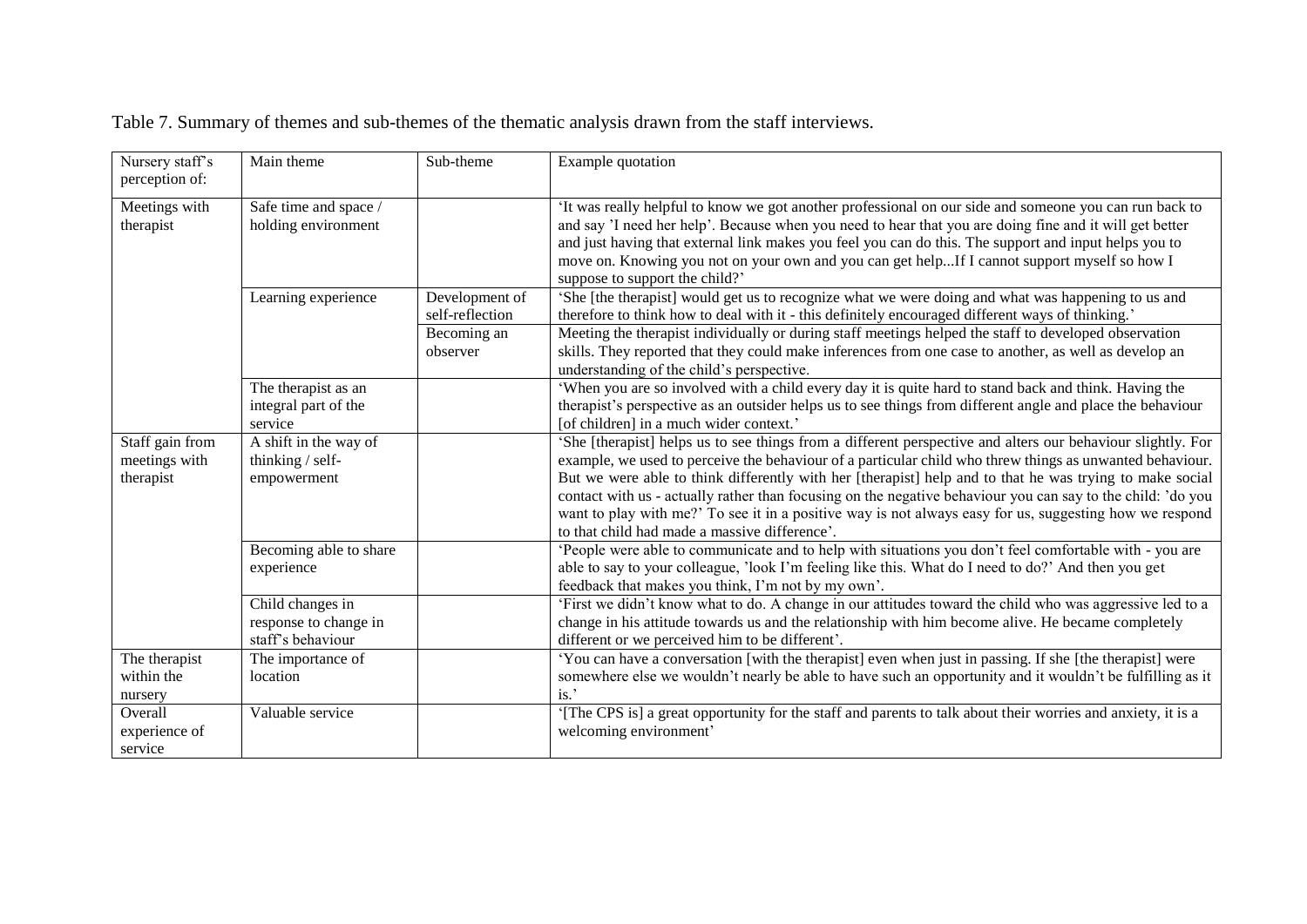### **Discussion**

The present study aimed to evaluate the RBEYC CPS through exploring three data sources: descriptive statistics of the service-user population, semi-structured interviews with caregivers and staff, treatment goals set by caregivers with progress ratings to evaluate subjective goal achievement. We will discuss the findings from each of these data sources, in turn.

### 4.1. Summary of findings from clinical files

Most service users received appointments on the day of referral or on the following day and none waited more than two weeks for their first appointment. Importantly, only 54 (10%) appointments were not attended, which is lower than the 12% reported in the first audit (Pretorius & Karni-Sharon, 2012) and lower than the non-attendance rates at the H&F CAMHS for the same period. The CAMHS non-attendance rates were 12.6% for first appointments, 15.8% for follow-up appointments and 14.2% for total non-attendance of first and follow-up appointments (personal communication, Susie Hook, Service Manager H&F CAMHS).

### 4.2. Summary findings relating to treatment goals

Caregivers tended to set goals that were behaviour-based, rather than related to feelings. Most goals focused on a problem located in the child rather than in the caregiver or caregiver-child relationship. These results are consistent with those of Weisz & Weiss (1991) and Hawley & Weisz (2003) who found that parents, children and therapists were more likely to report externalised problems (i.e. aggressive behaviour, delinquency) than on internal problems (i.e. withdrawal, somatisation, anxiety/depression).

Goals were set at the beginning of therapy. The findings from the caregivers, discussed below, suggested that as therapy progressed, caregivers changed their perception of the problems identified at Time 1. Initially, caregivers tended to locate the problem in the child, for instance, 'he does not listen to me' which often left them feeling helpless. However, as caregivers became more aware as therapy progressed, many began to recognise their contribution to the problem. While this was a slow and sometimes painful process of introspection, it empowered caregivers with the ability to influence and change the problem, for instance 'I need to be firmer and consistent'.

#### 4.3. Summary of findings from the interviews with caregivers and staff

The responses to the interviews with caregivers and staff were detailed enough to analyse by thematic analysis. This contrasted with the first audit (Pretorius & Karni-Sharon, 2012) in which parents' responses were so brief that only quantitative content analysis could be applied. This suggests that the present study's additional questions focussing on participants' feelings succeeded in eliciting more detailed responses.

There were similarities in the interview content of both caregivers and staff. Both groups felt that a change in the adult's attitudes resulted in a change in child's attitudes, suggesting the adult environment's influence on the child's development (A.Freud 1953). Both groups shared the same sub-theme of 'holding environment', a concept described by Winnicott (1965). They felt that the meetings with the therapist provided a safe environment where they could express their feelings and thoughts without criticism. Consistent with the first audit (Pretorius & Karni-Sharon, 2012), both groups emphasized that it was important and advantageous that the CPS was located in the RBEYC, as this familiar setting increased appointment attendance. An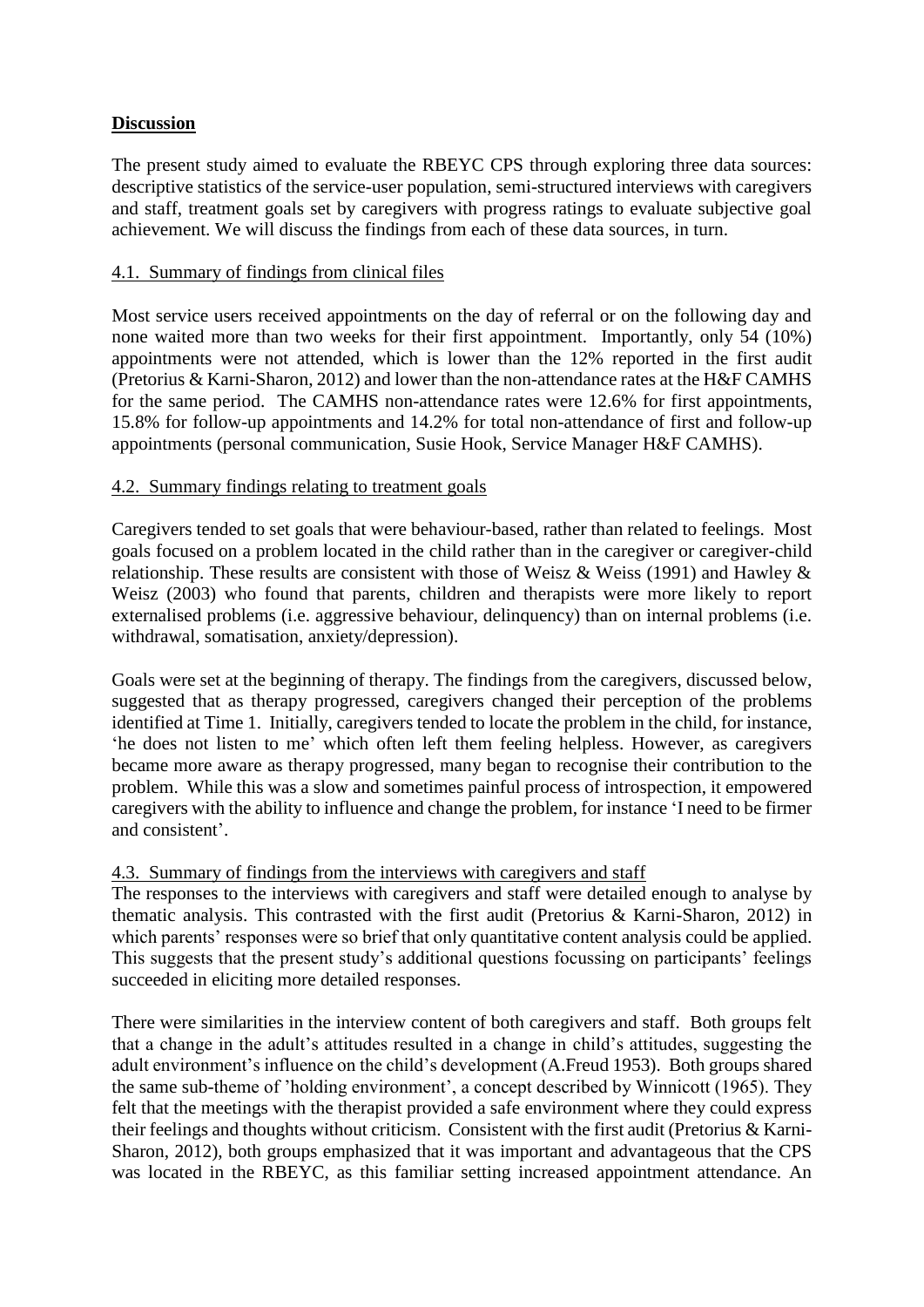earlier audit of the CPS in four primary schools in H&F (Maroni, 2007) found that children who had failed to attend therapy in CAMHS, attended sessions when they were offered in the school. The children's parents felt that the school setting was less threatening and stigmatising than visiting CAMHS.

Although staff and caregivers described the meeting with the therapist as a 'learning experience,' what they perceived themselves to have learned differed between groups. Caregivers responses suggest that some of them developed, maybe for the first time, a psychological approach to understanding their child's behaviour; others appreciated learning new ways of practically managing their child. In contrast, staff described how they developed their capacity both for self-reflection and close observation of the children and parents. These findings are consistent with those of Jackson (2005) who analysed Work Discussion groups offered to staff in schools and found that staff improved their observation skills and capacity for self-reflection, and as a result, staff listened better to pupils and felt more confident about their work. In the present research, staff also reported becoming more confident and better able to answer the child's needs as a result of their consultations with the therapist.

We suggest that the personal development of staff has the capacity to impact positively on their own work and on their collaboration with colleagues, thereby creating a virtuous circle of mutual learning. From this perspective, the quality of relationships between staff, the therapist and service-users are vital for a successful service.

#### 4.4. Limitations

Although we would like to think that a similar structure and CPS in other centres could produce comparable results, it is clear that this study was conducted in a specific setting, with a specific population, and involving a single therapist, so that it is unclear how far we can generalize our conclusions. Neither can we distinguish rigorously the causal factors that may have been responsible for the positive outcomes observed; these may include the setting, the abilities of the nursery staff, and the abilities of the psychotherapist.

One limitation concerns recruiting the caregivers. The psychotherapist was thought to be in the best position to approach caregivers to participate. However, this may have biased the results, as caregivers who volunteered might have been more likely to hold positive views of the CPS, while those holding negative views may not have been captured in the sample. Although the researcher emphasised the confidential nature of interviews, some participants may have believed that information might be shared with the therapist or nursery and so may not have been completely honest in their responses. Social compliance is a potential limitation of all interviews and so not unique to the present research.

#### Summary

The article shows the important role that a CPS can play in intervening early in order to prevent behavioural and emotional problems from becoming entrenched in children. In particular, it argues that the psychotherapist played a crucial role in building the triangle of relationships between the CPS, nursery staff and parents, in order to support the child's development.

#### **Acknowledgements**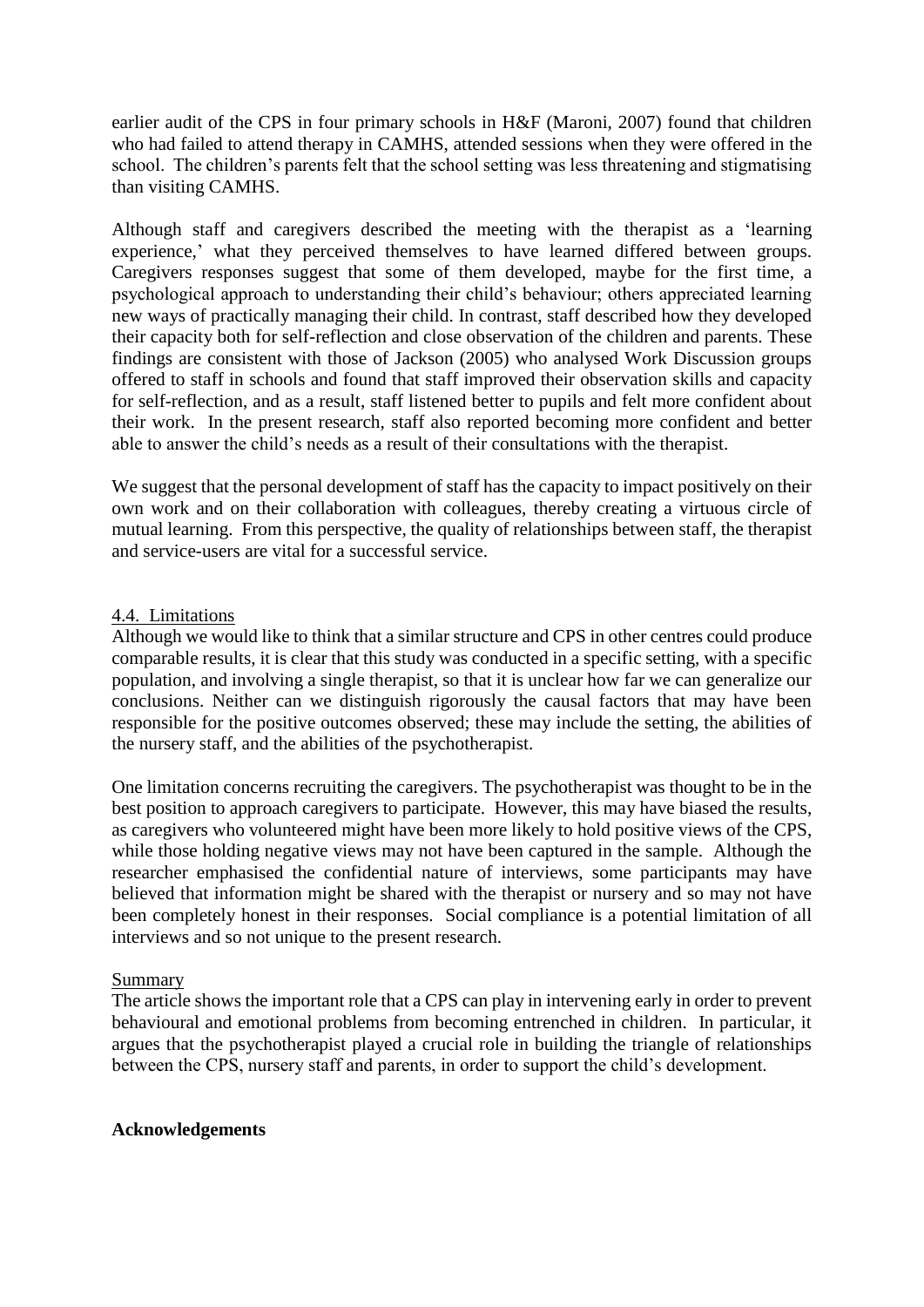The authors wish to thank Mr Michael Pettavel (Head Teacher) and the SMT of the RBEYC for their support for this study. We are especially indebted to the staff and caregivers who agreed to participate in this audit and evaluation.

### **References**

Bagot, R.C., van Hasselt, F.N., Champagne, D.L., Meaney, M.J., Krugers, H.J. & Joels, M. (2009). Maternal care determines rapid effects of stress mediators on synaptic plasticity in adult rat hippocampus dentate gyrus. Neurobiology of Learning and Memory, 92(3), 292- 300.

Baradon, T., Fonagy, P., Bland, K. Lenard, K. & Sleed, M. (2008). New beginings – an experince-based programme addressing the attachemtn relationship between mohers and their babies in prisons. Journal of Child Psychotherapy, 34(2): 240-258.

Bernstein, B.E., Meissner, A. & Lauder, E.S. (2007). The mammalian epigenome. Cell, 128(4), 669-81.

Campion, J. (1984). Psychological services for children: using family therapy in the setting of a school psychological service. *Journal of family therapy, 6*, 47-62.

Curley, J.P. (2009). Social enrichment during postnatal development induces transgenerational effects on emotional and reproductive behaviour in mice. *Frontiers in Behavioural Neuroscience*, 3:1-14.

Fonagy, P.; Sleed, M. & Baradon, T. (2016): Randomized controlled trial of parent-infant psychotherapy for parents with mental health problems and young infants. *Infant Mental Health Journal,* 37(2), 97-114.

Fraiberg, S., Adelson, E. & Shapiro, V. (1975). 'Ghosts in the nursery: A psychoanalytical approach to the problems of impaired infant-mother relationships'. In Fraiberg, S. (Ed.) *Clinical Studies in Infant Mental Health.* London: Tavistock, 1980.

Friedmann, M. (1988). The Hampstead Clinic Nursery: the first 20 years (1957-1978). Bulletin of the Anna Freud Centre, 11:277-287.

Freud, A. (1973). *The Writings of Anna Freud Volume IV*. New York: International Universities Press.

Freud, A. (1988). The Nursery School in the Hampstead Child-Therapy Clinic. *Bulletin of the Anna Freud Centre,* 11, 265-269.

Freud, A., & Burlingham, D. (1944/1973). Infants without families: The case for and against residential nurseries. In *The writings of Anna Freud (Volume 3)*. New York: International Universities Press.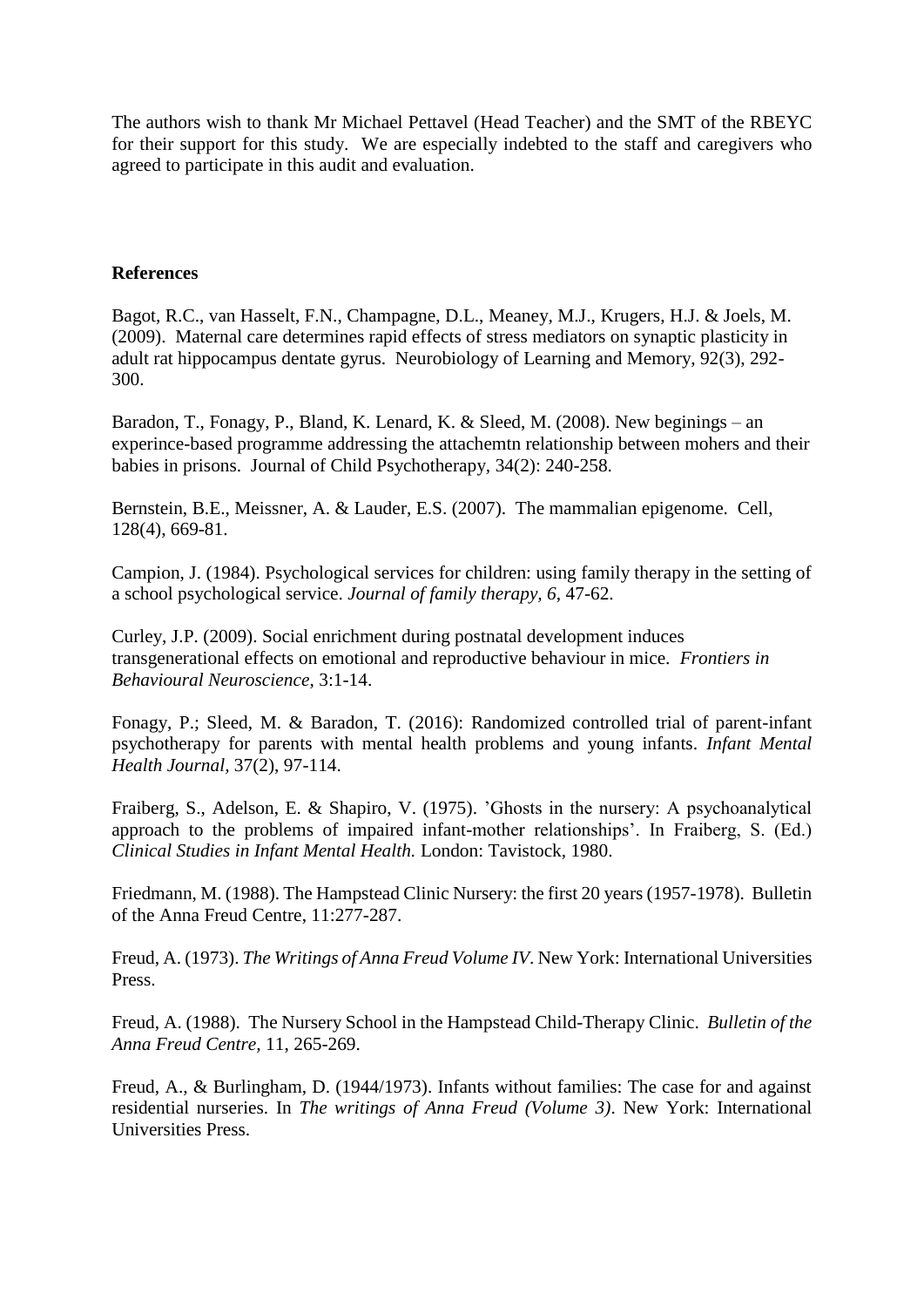Freud, A. (1953). Some remarks on Infant observation. *Psychoanalytic Study of the Child*, 8:9- 19.

Goodman, A., Joshi, H., Nasim, B. & Tyler, C. (2015). Social and emotional skills in childhood and their long-term effects on adult life. Early Intervention foundation

Hawley, K. M. & Weisz, J. R. (2003). Child, parent, and therapist (dis)agreement on target problems in outpatient therapy: The therapist's dilemma and its implications. *Journal of consulting and clinical psychology,* 71 (1), 62–70. and child-care influences. *Developmental Psychology,* 23, 423- 430.

http://www.1001criticaldays.co.uk/

Jackson, E. (2005). Developing observation skills in school settings: The importance and impact of 'work discussion group' for staff. *Infant observation,* 8(1), 5-17.

Law, D. (2013). *Goals and goal-based outcomes (GBOs): Some useful information*. London: CAMHS Press. Available [https://www.ucl.ac.uk/ebpu/docs/publication\\_files/GBOs\\_Booklet](https://www.ucl.ac.uk/ebpu/docs/publication_files/GBOs_Booklet) [Access 21/12/2016].

Leadsom, A., Field, F., Burstow, P. and Lucas C. (2013). The 1001 Critical Days: the Importance of Conception to the Age of Two Period.

Magiati, I., Charman, T. & Howlin, P. (2007). A two-year prospective follow-up study of community-based early intensive behavioural intervention and specialist nursery provision for children with autism spectrum disorders. *Journal of Child Psychology and Psychiatry,*  48(8), 803-812.

Maroni, L. (2007). *Child psychotherapy in schools project-evaluation of the service for academic year 2006-7*. Unpublished manuscript.

Meaney, M. (2010). Epigenetics and the biological definition of gene x environmental interactions. *Child Development,* 81(1), 41-79.

Olds, D., Henderson, C. R., Cole, R., Eckentode, J., Kitzman, H., Luckey, D., Pettitt, L., Sidora, K., Morris, P. and Powers, J. (1998). Long-term effects of nurse home visitation on children's criminal and antisocial behavior. *Journal of the American Medical Association,* 280(14), 1238- 1244.

Pozzi, M.E. (1999) Psychodynamic counselling with under-5s and their families: clinical and technical issues. J of Child Psychotherapy, 25(1): 51-70.

Pretorius, I-M. & Martin, S. (2016). Two perspectives on the Child Psychotherapy Service at the Randolph Beresford Early Years Centre. *Bulletin of the Association of Child Psychotherapists*, 264:16-17.

Sleed, M., Baradon, T. & Fonagy, P. (2013). New beginings for mothers and babies in prison: a cluster randomized controlled trial. Attachment and human Development, 15(4): 349-367.